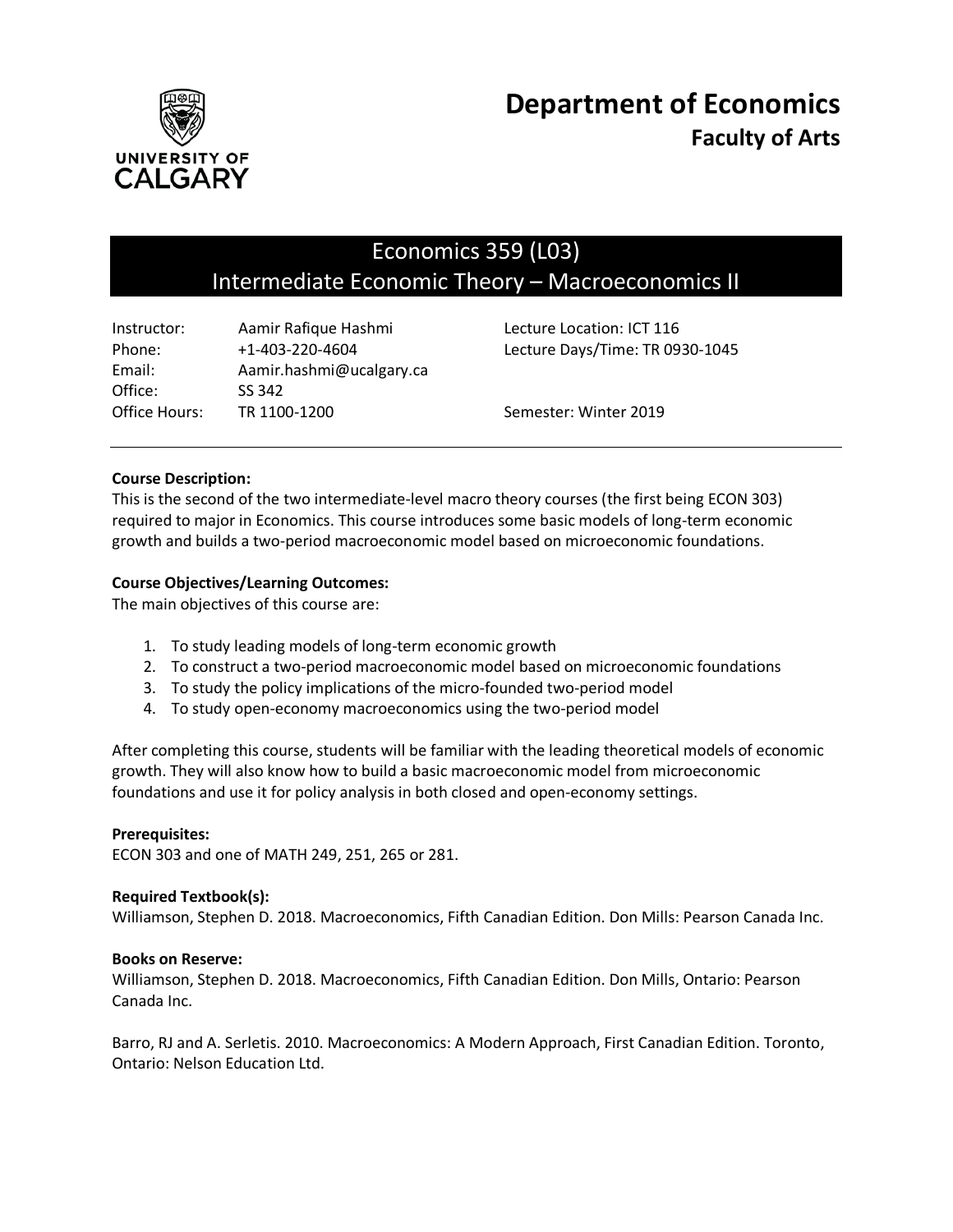# **Course Outline:**

- 1. A Malthusian Model of Economic Growth (Chapter 7)
- 2. Solow Growth Model (Chapter 7)
- 3. An Endogenous Growth Model (Chapter 8)
- 4. Consumption-Saving Decision in a Two-period Micro-based Macro Model (Chapter 9)
- 5. Credit-Market Imperfections, Applications of the Two-Period Model (Chapter 10)
- 6. The Two-period Model with Investment: Part I (Chapter 11)
- 7. The Two-period Model with Investment: Part II (Chapter 11)
- 8. The Two-period Model with Money (Chapter 12)
- 9. Open-economy Macroeconomics (Chapters 16 and 17)

# **Desire2Learn:**

This course will make use of the Desire2Learn (D2L) platform. Students who are registered in the course can log on at [http://d2l.ucalgary.ca](http://d2l.ucalgary.ca/) through their student centre. Please note that D2L features a class e-mail list that may be used to distribute course-related information. These e-mails go to your University of Calgary e-mail addresses only.

# **Tutorials:**

I expect students to attend the weekly tutorial section to which they have been assigned. During the tutorials, the TA will discuss pre-assigned questions and additional material relevant to the course that is not covered in lectures.

# **Grade Determination and Final Examination Details:**

| In-class surprise quizzes (using TopHat, https://tophat.com ):     | 5%  |
|--------------------------------------------------------------------|-----|
| Tutorial attendance:                                               | 5%  |
| Problem sets (one for each topic, 9 in total):                     | 10% |
| First Midterm (Tuesday, February 26 <sup>th</sup> 2019, in class): | 20% |
| Second Midterm (Thursday, March 28 <sup>th</sup> 2019, in class):  | 20% |
| Final (registrar scheduled):                                       | 40% |

*Grading Scale*

| A+   | $95 - 100$ | B  | $73 - 76$ | C- | $60 - 62$ |
|------|------------|----|-----------|----|-----------|
| Α    | $85 - 94$  | B- | $70 - 72$ | D+ | $56 - 59$ |
| А-   | $80 - 84$  | C+ | $67 - 69$ | D  | $50 - 55$ |
| $B+$ | $77 - 79$  |    | $63 - 66$ |    | $0 - 49$  |

Students must receive a passing grade on the final exam to pass the course.

The final examination will be comprehensive, scheduled by the Registrar, held in a classroom, and last 2 hours. If a student cannot write their final exam on the date assigned by the Registrar's Office, they need to apply for a deferred exam www.ucalgary.ca/registrar/exams/deferred final. Under no circumstance will this be accommodated by the Department.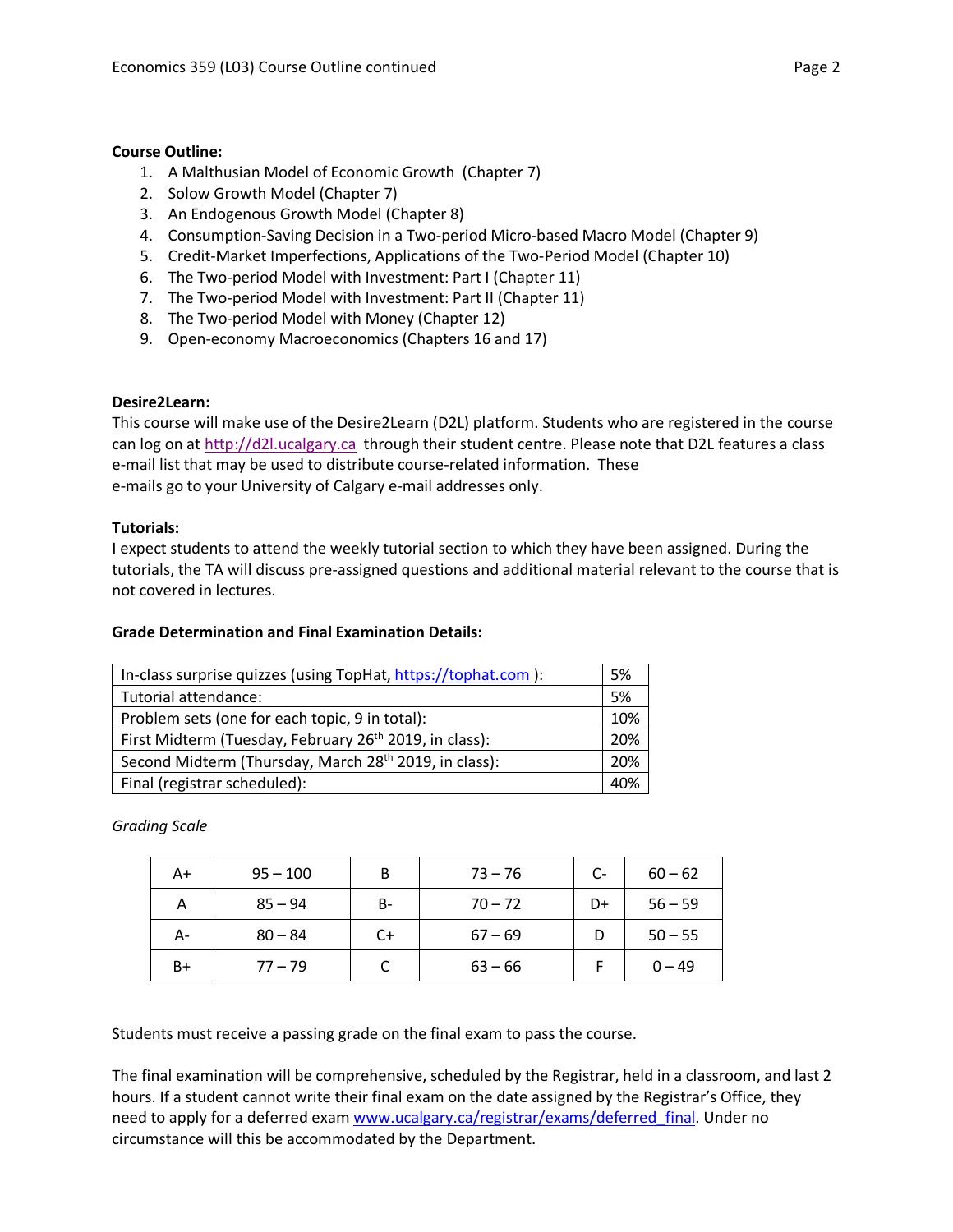Midterm and final exams will not involve multiple-choice questions. Quizzes may involve multiple-choice questions. Non-programmable calculators WILL be allowed during the writing of tests or final examinations.

As per the Writing Across the Curriculum Statement in the Calendar, writing and grading thereof will be a factor in the evaluation of student work.

Any student work which remains undistributed after the last day of classes will be available to students through the instructor's office during the instructor's office hours.

THERE WILL BE NO MAKEUP OR DEFERRED QUIZZES/TESTS/EXAMS under any circumstances, nor may the quizzes/tests/exams be written early. Students unable to write the quizzes/tests/exams because of documented illness, family emergency, religious observance, or university-sanctioned event will have the weight shifted to the final examination; otherwise a grade of zero will be assigned.

#### **Reappraisal of Grades and Intellectual Honesty:**

*For reappraisal of graded term work, see Calendar I.2* <http://www.ucalgary.ca/pubs/calendar/current/i-2.html>

*For reappraisal of final grade, see Calendar I.3* <http://www.ucalgary.ca/pubs/calendar/current/i-3.html>

*Statement of Intellectual Dishonesty, see Calendar K.4* <http://www.ucalgary.ca/pubs/calendar/current/k-4.html>

*Plagiarism and Other Academic Misconduct, see Calendar K.5* <http://www.ucalgary.ca/pubs/calendar/current/k-5.html>

# **Academic Accommodations:**

The student accommodation policy can be found at: [ucalgary.ca/access/accommodations/policy.](http://www.ucalgary.ca/access/accommodations/policy)

Students needing an accommodation because of a disability or medical condition should communicate this need to Student Accessibility Services in accordance with the Procedure for Accommodations for Students with Disabilities [ucalgary.ca/policies/files/policies/student-accommodation-policy.](http://www.ucalgary.ca/policies/files/policies/student-accommodation-policy.pdf)

Students needing an Accommodation based on a Protected Ground other than disability should communicate this need, preferably in writing, to the course instructor.

#### **Important Dates:**

Please check:<http://www.ucalgary.ca/pubs/calendar/current/academic-schedule.html>

# **Student Organizations:**

Faculty of Arts Students' Association (F.A.S.A.):

Economics Department Representative Office: SS 803, E-mail: [econrep@fasaucalgary.ca](mailto:econrep@fasaucalgary.ca) and Web[: www.fasaucalgary.ca.](http://www.fasaucalgary.ca/)

Society of Undergraduates in Economics: [https://www.ucalgarysue.com/.](https://www.ucalgarysue.com/)

Society of Undergraduates in Economics is a student run organization whose main purpose is to assist undergraduate economics students to succeed both academically and socially at the University of Calgary. Services include access to the exam bank, career events such as Industry Night and information sessions, mentorship programs, and social events for members. They invite you to join by contacting SUE at societyofundergradsineconomics@gmail.com.